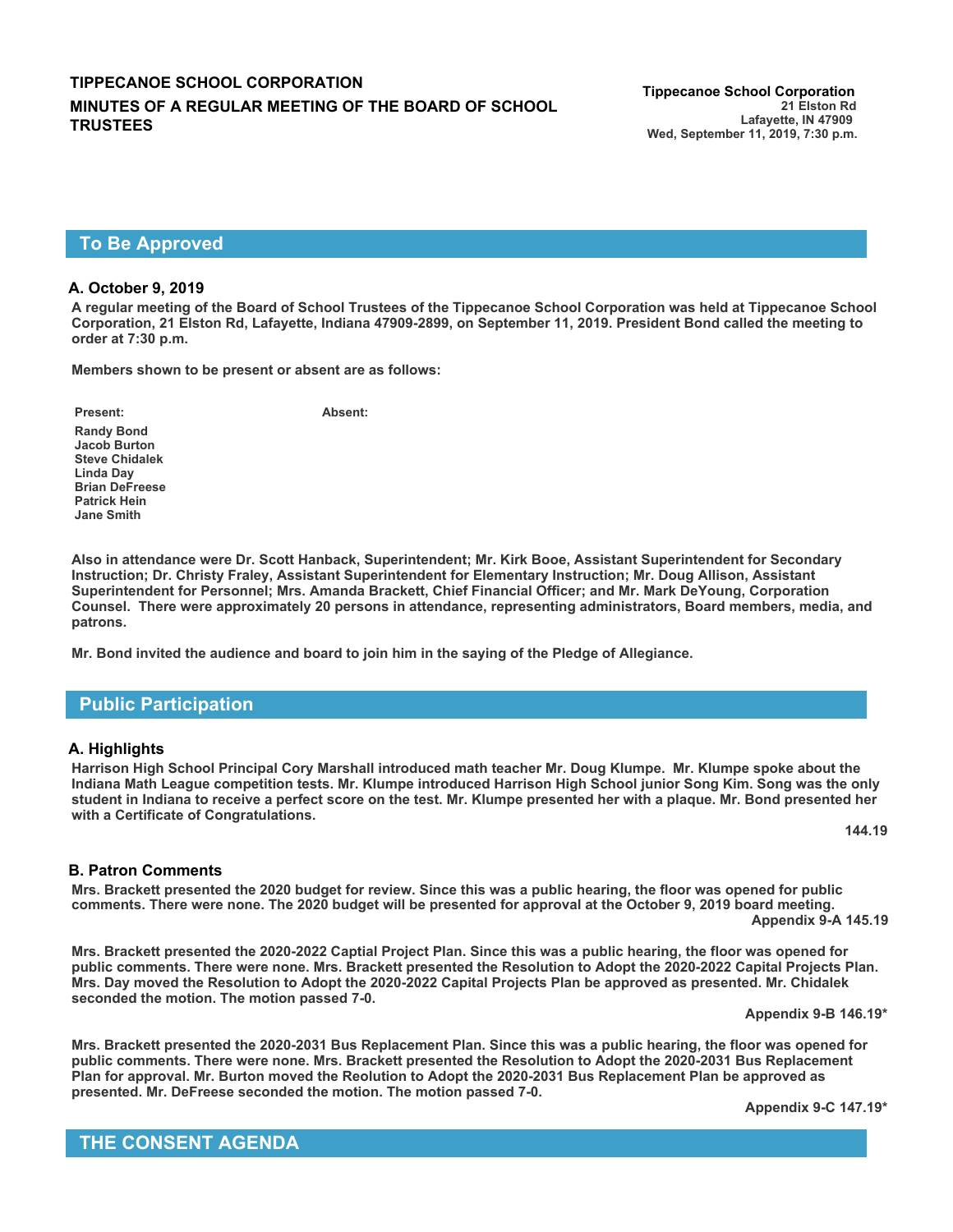#### **A. Approval of the Minutes The minutes of the August 14, 2019 Board of School Trustees Regular Meeting were submitted for approval.**

## **B. Superintendent's Report**

**Dr. Hanback presented the Superintendent's Report.** 

## **C. Financial Report**

# **Mrs. Brackett presented the Accounts Payable Register for August 15, 2019, through September 11, 2019, in the amount of**

**\$13,024,912.41.**

# **Mrs. Brackett presented the Financial Report ending August 30, 2019.**

**Mrs. Brackett recommended the board determine that the Indiana Public Retirement System Teacher Retirement Fund Employer Contribution Rate Savings money be used to increase salaries for certified teaching staff and certified non-teaching staff accordingly.**

**Mrs. Brackett recommended the board approve the Resolution Authorizing the Investment of Public Funds. Appendix 9-I 153.19**

#### **D. Instruction Report**

**Mr. Booe and Dr. Fraley presented the August 2019 Staff Development Report for review.**

**Mr. Booe and Dr. Fraley presented the Field Trip requests for approval.**

#### **E. Personnel Report**

**Mr. Allison presented the Certified Teaching Staff, Support Staff, ECA and Addendum reports for approval. Appendix 9-L 156.19**

#### **F. Buildings and Grounds**

**None.**

#### **G. Board Counsel Report**

**Mr. DeYoung recommended the board approve the Authorizing Resolution for Transfer of Property for City Water Town and Access Improvements. Appendix 9-M 157.19**

#### **H. Board Committees**

**None.**

### **I. Corporation Goals Report**

**Mrs. Brackett presented an update on Board Goals 3.1.**

### **J. Consent Agenda Approval**

**Mrs. Day moved the consent agenda be approved as presented. Mr. Chidalek seconded the motion. The motion passed 7-0.**

# **BUSINESS**

# **A. Old Business**

**None.**

**B. New Business** 

**Appendix 9-D 148.19**

**Appendix 9-E 149.19**

**Appendix 9-F 150.19**

**Appendix 9-G 151.19**

**Appendix 9-H 152.19**

**Appendix 9-J 154.19**

**Appendix 9-K 155.19**

**Appendix 9-N 158.19**